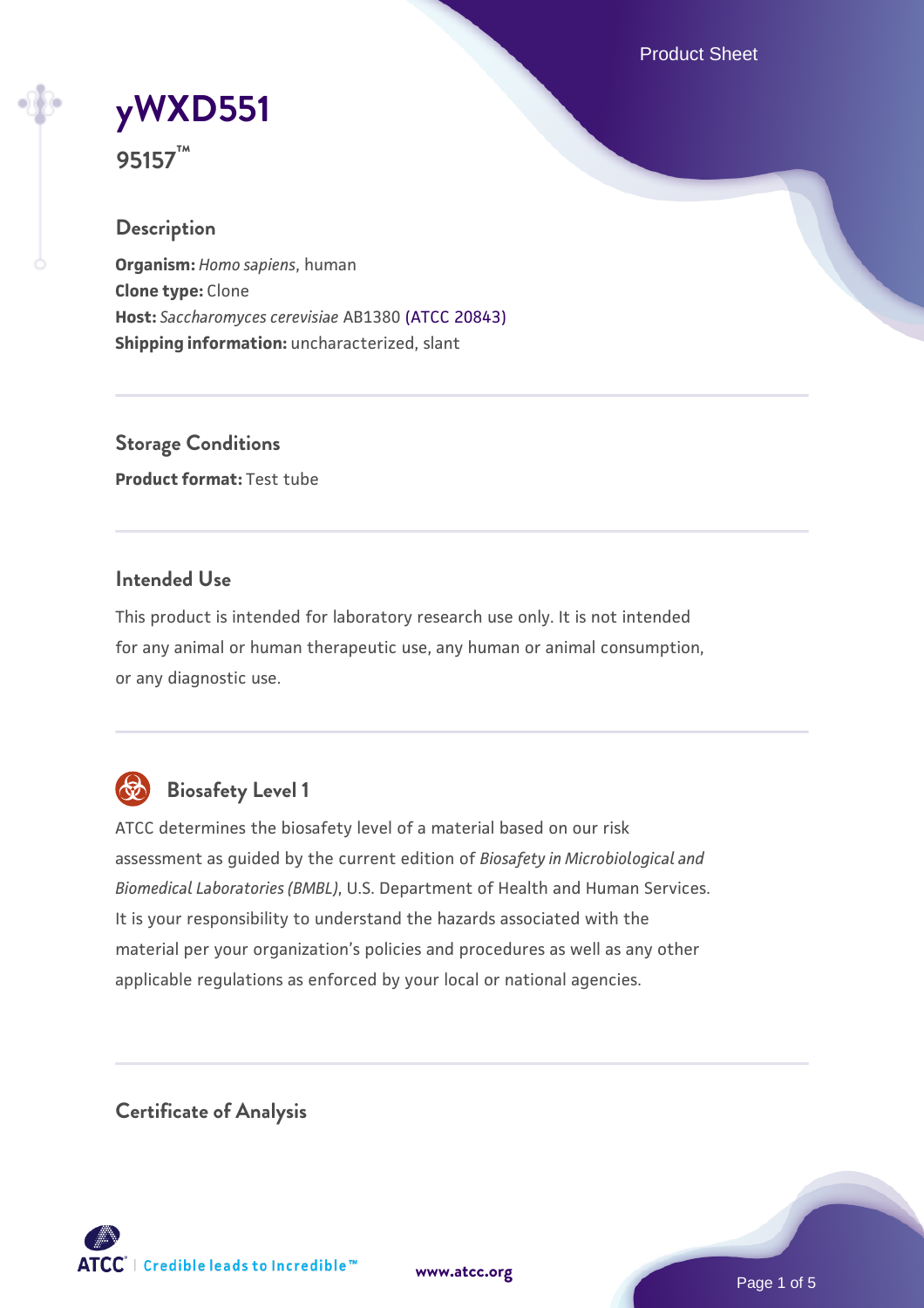

For batch-specific test results, refer to the applicable certificate of analysis that can be found at www.atcc.org.

#### **Insert Information**

**Type of DNA:** genomic **Genome:** Homo sapiens **Chromosome:** X X q24-q28 **Gene name:** DNA Segment, single copy **Gene product:** DNA Segment, single copy [DXS2139] **Gene symbol:** DXS2139 **Contains complete coding sequence:** Unknown **Insert end: Tagl** 

#### **Vector Information**

**Construct size (kb):** 320.0 **Intact vector size:** 11.700 **Vector name:** pYAC-RC **Type of vector:** YAC **Construction:** pYAC3, polylinker **Host range:** *Saccharomyces cerevisiae*; *Escherichia coli* **Centromere:** CEN4 **Cloning sites:** NotI; SacII; SalI; mLuI; ClaI; SnaBI; SmaI **Markers:** SUP4; HIS3; ampR; URA3; TRP1 Polylinker sites: Notl; SacII; SalI; mLuI; ClaI; SnaBI; SmaI **Promoters:** none **Replicon:** pMB1; ARS1

## **Growth Conditions**

**Medium:** 



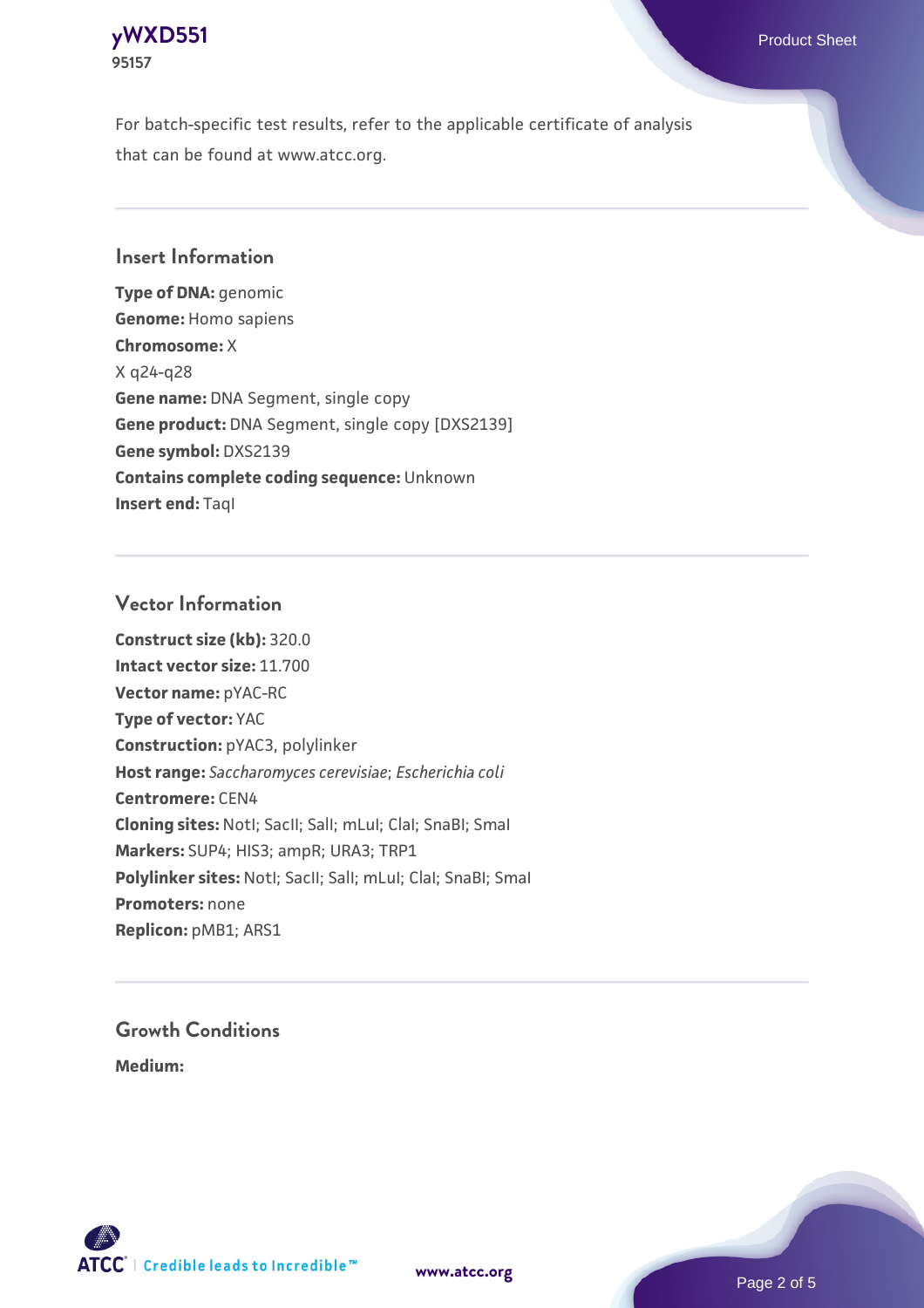**[yWXD551](https://www.atcc.org/products/95157)** Product Sheet **95157**

[ATCC Medium 1245: YEPD](https://www.atcc.org/-/media/product-assets/documents/microbial-media-formulations/1/2/4/5/atcc-medium-1245.pdf?rev=705ca55d1b6f490a808a965d5c072196) **Temperature:** 30°C

#### **Notes**

More information may be available from ATCC (http://www.atcc.org or 703- 365-2620).

#### **Material Citation**

If use of this material results in a scientific publication, please cite the material in the following manner: yWXD551 (ATCC 95157)

#### **References**

References and other information relating to this material are available at www.atcc.org.

#### **Warranty**

The product is provided 'AS IS' and the viability of ATCC® products is warranted for 30 days from the date of shipment, provided that the customer has stored and handled the product according to the information included on the product information sheet, website, and Certificate of Analysis. For living cultures, ATCC lists the media formulation and reagents that have been found to be effective for the product. While other unspecified media and reagents may also produce satisfactory results, a change in the ATCC and/or depositor-recommended protocols may affect the recovery, growth, and/or function of the product. If an alternative medium formulation or reagent is used, the ATCC warranty for viability is no longer



**[www.atcc.org](http://www.atcc.org)**

Page 3 of 5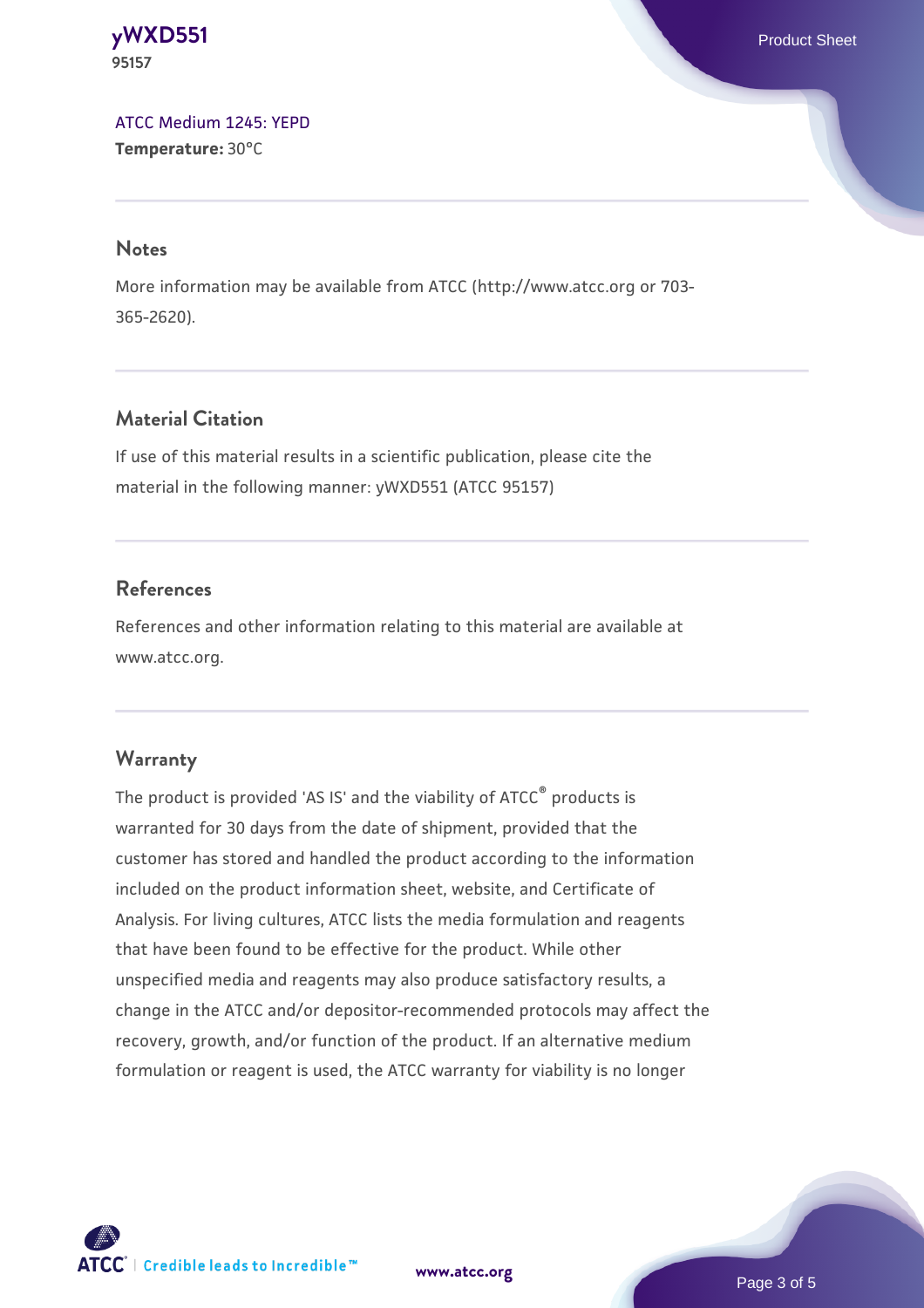

valid. Except as expressly set forth herein, no other warranties of any kind are provided, express or implied, including, but not limited to, any implied warranties of merchantability, fitness for a particular purpose, manufacture according to cGMP standards, typicality, safety, accuracy, and/or noninfringement.

#### **Disclaimers**

This product is intended for laboratory research use only. It is not intended for any animal or human therapeutic use, any human or animal consumption, or any diagnostic use. Any proposed commercial use is prohibited without a license from ATCC.

While ATCC uses reasonable efforts to include accurate and up-to-date information on this product sheet, ATCC makes no warranties or representations as to its accuracy. Citations from scientific literature and patents are provided for informational purposes only. ATCC does not warrant that such information has been confirmed to be accurate or complete and the customer bears the sole responsibility of confirming the accuracy and completeness of any such information.

This product is sent on the condition that the customer is responsible for and assumes all risk and responsibility in connection with the receipt, handling, storage, disposal, and use of the ATCC product including without limitation taking all appropriate safety and handling precautions to minimize health or environmental risk. As a condition of receiving the material, the customer agrees that any activity undertaken with the ATCC product and any progeny or modifications will be conducted in compliance with all applicable laws, regulations, and guidelines. This product is provided 'AS IS' with no representations or warranties whatsoever except as expressly set forth herein and in no event shall ATCC, its parents, subsidiaries, directors, officers, agents, employees, assigns, successors, and affiliates be liable for indirect, special, incidental, or consequential damages of any kind in connection with or arising out of the customer's use of the product. While reasonable effort is made to ensure authenticity and reliability of materials on deposit, ATCC is not liable for damages arising from the misidentification or



**[www.atcc.org](http://www.atcc.org)**

Page 4 of 5